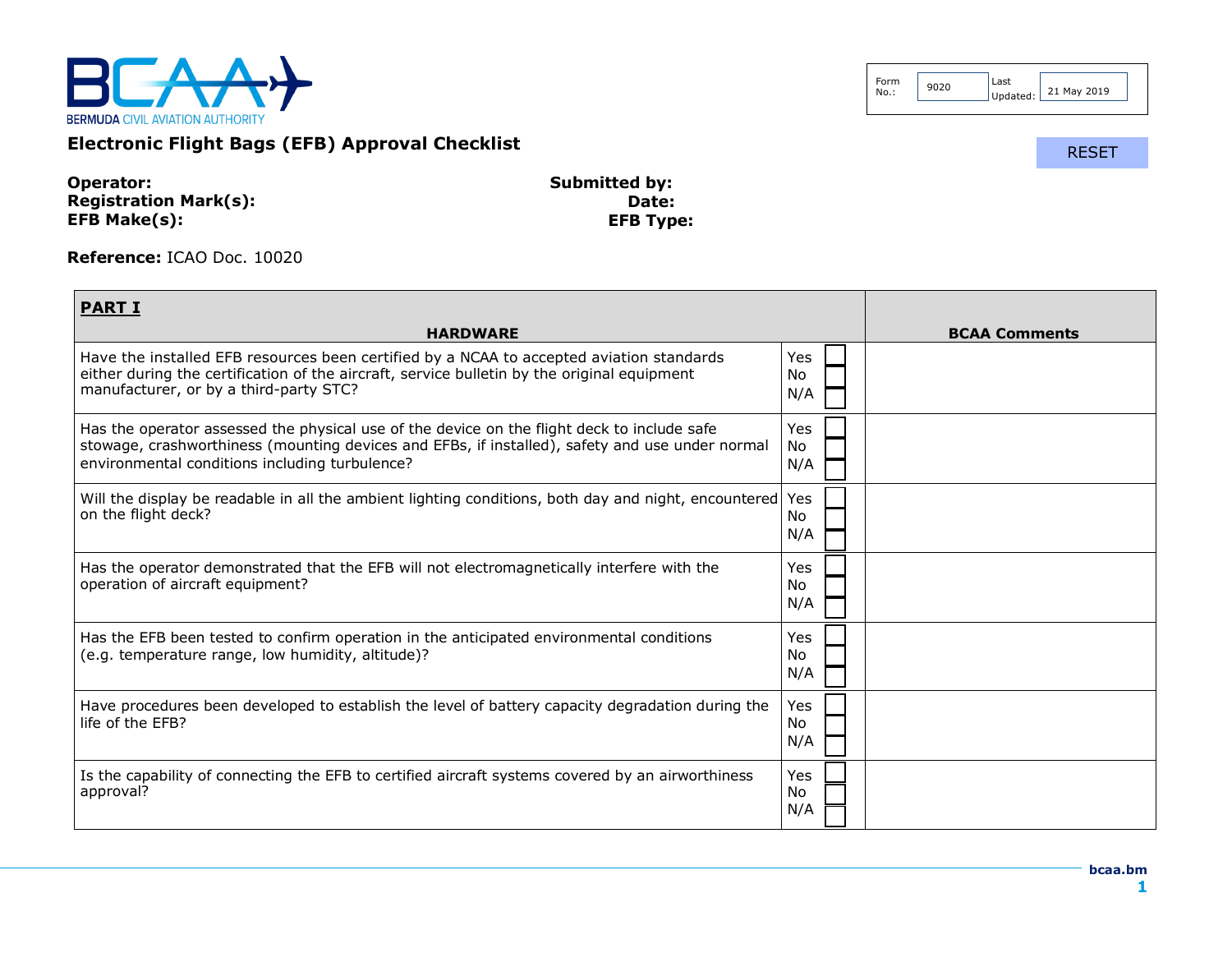

| When using the transmitting functions of a portable EFB during flight, has the operator ensured<br>that the device does not electromagnetically interfere with the operation of the aircraft equipment   No<br>in any way? | Yes<br>N/A        |
|----------------------------------------------------------------------------------------------------------------------------------------------------------------------------------------------------------------------------|-------------------|
| If two or more EFBs on the flight deck are connected to each other, has the operator<br>demonstrated that this connection does not negatively affect otherwise independent EFB<br>platforms?                               | Yes<br>No<br>N/A  |
| Can the brightness or contrast of the EFB display be easily adjusted by the flight crew for various<br>lighting conditions?                                                                                                | Yes<br>No.<br>N/A |

| <b>PART 2</b>                                                                                                                                                                                                                                                                               |                         |                      |
|---------------------------------------------------------------------------------------------------------------------------------------------------------------------------------------------------------------------------------------------------------------------------------------------|-------------------------|----------------------|
| <b>INSTALLATION</b>                                                                                                                                                                                                                                                                         |                         |                      |
| <b>Mounting</b>                                                                                                                                                                                                                                                                             |                         | <b>BCAA Comments</b> |
| Has the installation of the mounting device been approved in accordance with the appropriate<br>airworthiness regulations?                                                                                                                                                                  | Yes<br>No<br>N/A        |                      |
| Is it evident that there are no mechanical interference issues between the EFB in its mounting<br>device and any of the flight controls in terms of full and free movement, under all operating<br>conditions and no interference with other equipment such as buckles, oxygen hoses, etc.? | Yes<br>No.<br>N/A       |                      |
| Has it been confirmed that the mounted EFB location does not impede crew ingress, egress and<br>emergency egress path?                                                                                                                                                                      | Yes<br><b>No</b><br>N/A |                      |
| Is it evident that the mounted EFB does not obstruct visual or physical access to aircraft displays<br>or controls?                                                                                                                                                                         | Yes<br>No.<br>N/A       |                      |
| Does the mounted EFB location minimize the effects of glare and/or reflections?                                                                                                                                                                                                             | Yes<br>No.<br>N/A       |                      |
| Does the mounting method for the EFB allow easy access to the EFB controls and a clear<br>unobstructed view of the EFB display?                                                                                                                                                             | Yes<br>No.<br>N/A       |                      |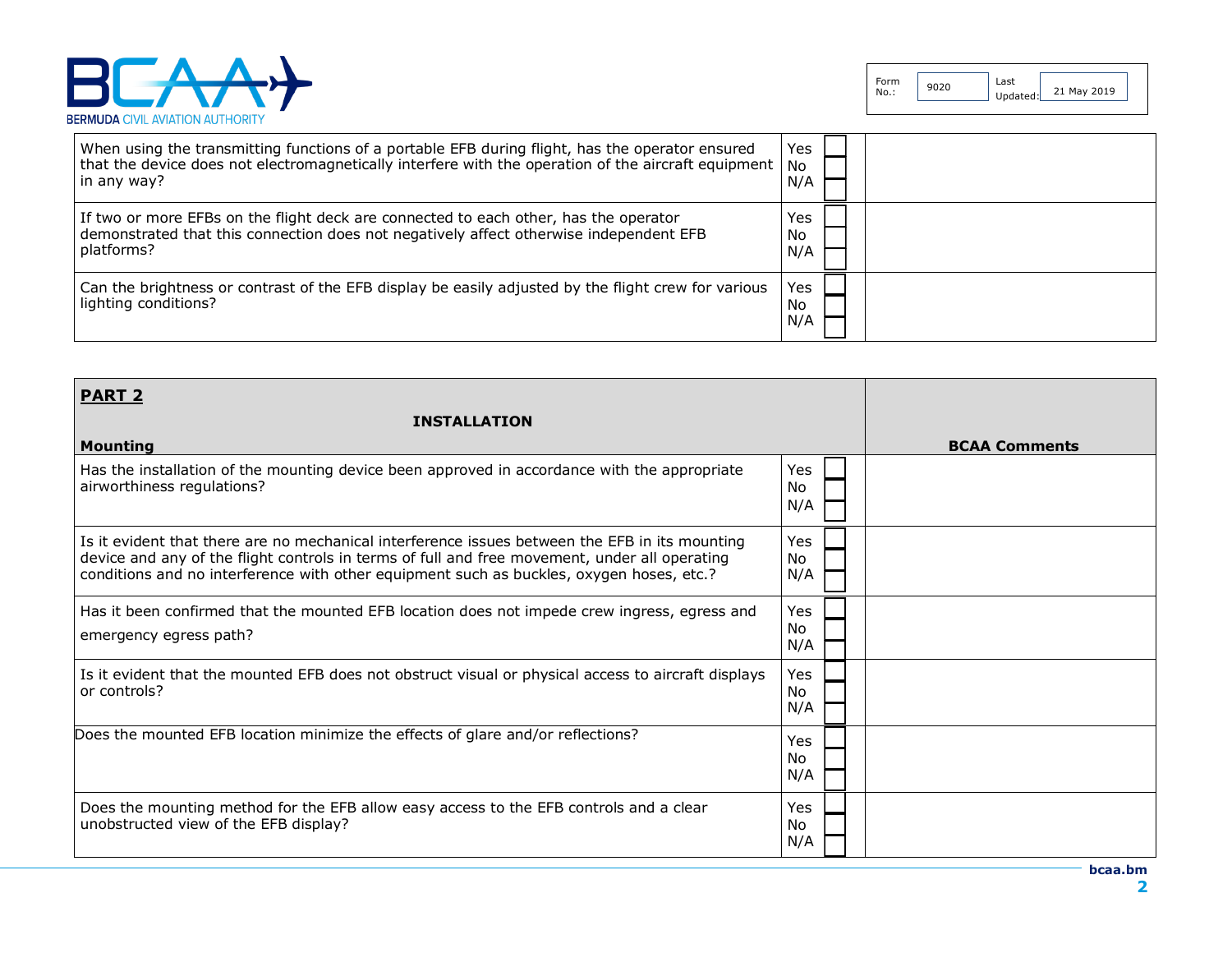

| Is the EFB mounting easily adjustable by flight crew to compensate for glare and reflections? | Yes<br>No<br>N/A |
|-----------------------------------------------------------------------------------------------|------------------|
| Does the placement of the EFB allow sufficient airflow around the unit, if required?          | Yes<br>No<br>N/A |

| <b>PART 3</b><br>Note. This part should be completed multiple times to account for the different software applications being considered                                                                     |                   |                      |
|-------------------------------------------------------------------------------------------------------------------------------------------------------------------------------------------------------------|-------------------|----------------------|
| <b>SOFTWARE</b>                                                                                                                                                                                             |                   |                      |
| (fill in the name of the software application)<br><b>Software application:</b>                                                                                                                              |                   | <b>BCAA Comments</b> |
| Is the application considered an EFB function (see Chapter 6)?                                                                                                                                              | Yes<br>No.<br>N/A |                      |
| Has the software application been evaluated to confirm that the information being provided to the<br>pilot is a true and accurate representation of the documents or charts being replaced?                 | Yes<br>No.<br>N/A |                      |
| Has the software application been evaluated to confirm that the computational solution(s) being<br>provided to the pilot is a true and accurate solution (e.g. performance, and mass and balance<br>(M&B))? | Yes<br>No.<br>N/A |                      |
| Does the software application have adequate security measures to ensure data integrity (e.g.<br>preventing unauthorized manipulation)?                                                                      | Yes<br>No.<br>N/A |                      |
| Does the EFB system provide, in general, a consistent and intuitive user interface, within and<br>across the various hosted applications?                                                                   | Yes<br>No.<br>N/A |                      |
| Has the EFB software been evaluated to consider HMI and workload aspects?                                                                                                                                   | Yes<br>No<br>N/A  |                      |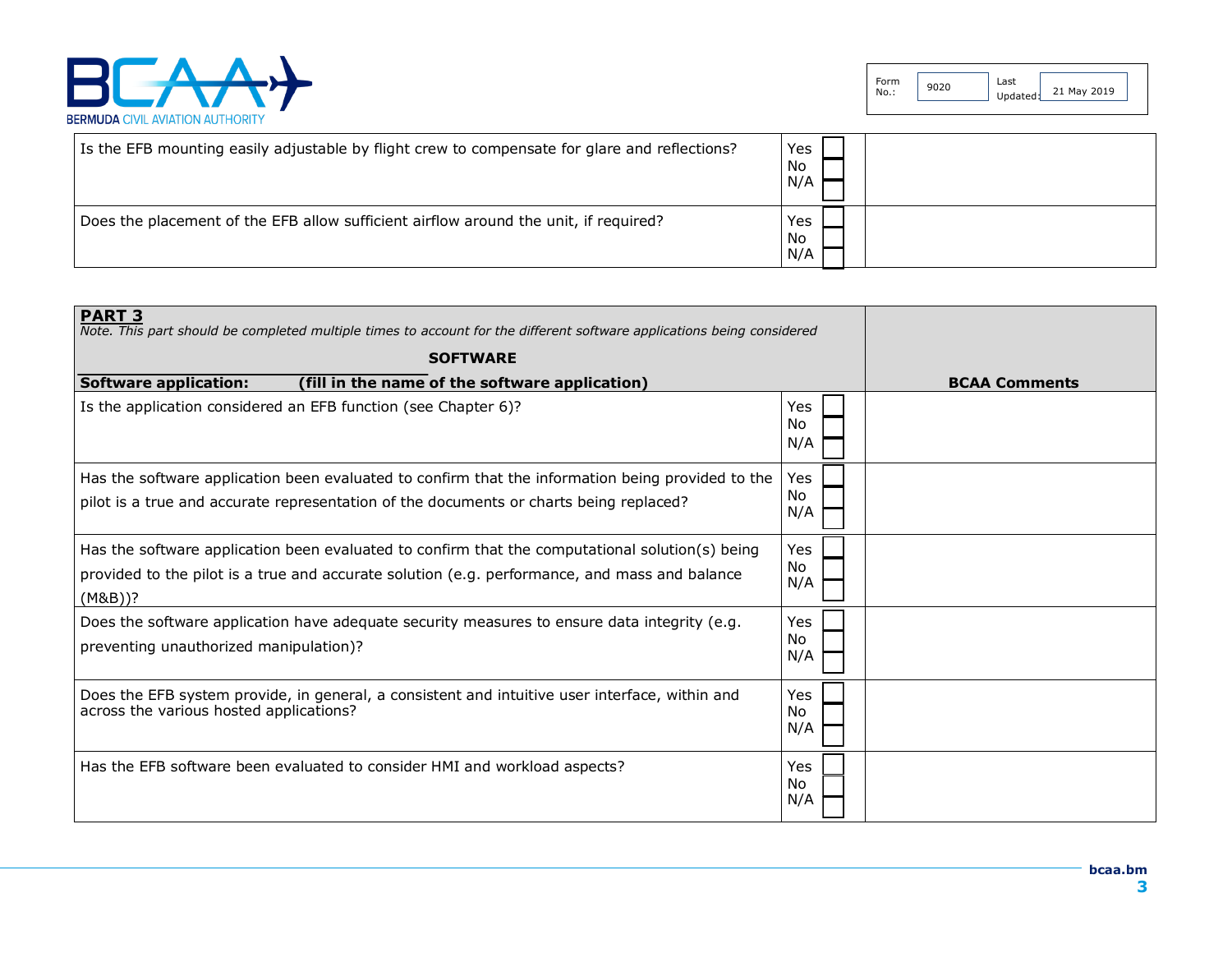

| Does the software application follow Human Factors guidance?                                                                                                                                                                                                                 | Yes<br>No.<br>N/A       |                      |
|------------------------------------------------------------------------------------------------------------------------------------------------------------------------------------------------------------------------------------------------------------------------------|-------------------------|----------------------|
| Can the flight crew easily determine the validity and currency of the software application and<br>databases installed on the EFB, if required?                                                                                                                               | Yes<br>No<br>N/A        |                      |
| <b>Power connection/batteries</b>                                                                                                                                                                                                                                            |                         | <b>BCAA Comments</b> |
| Is there a means, other than a circuit-breaker, to turn off the power source (e.g. can the pilot<br>easily remove the plug from the installed outlet)?                                                                                                                       | Yes<br><b>No</b><br>N/A |                      |
| Is the power source suitable for the device?                                                                                                                                                                                                                                 | Yes<br>No.<br>N/A       |                      |
| Have guidance/procedures been provided for battery failure or malfunction?                                                                                                                                                                                                   | Yes<br>No.<br>N/A       |                      |
| Is power to the EFB, either by battery and/or supplied power, available to the extent required for<br>the intended operation?                                                                                                                                                | Yes<br>No.<br>N/A       |                      |
| Has the operator ensured that batteries are compliant to acceptable standards?                                                                                                                                                                                               | Yes<br>No<br>N/A        |                      |
| Cabling                                                                                                                                                                                                                                                                      |                         | <b>BCAA Comments</b> |
| Has the operator ensured that any cabling attached to the EFB, whether in the dedicated mounting Yes<br>or when handheld, does not present an operational or safety hazard (e.g. it does not interfere with No<br>flight controls movement, egress, oxygen mask deployment)? | N/A                     |                      |
| <b>Stowage</b>                                                                                                                                                                                                                                                               |                         | <b>BCAA Comments</b> |
| If there is no mounting device available, can the EFB be easily and securely stowed and readily<br>accessible in-flight?                                                                                                                                                     | Yes<br>No.<br>N/A       |                      |
| Is it evident that stowage does not cause any hazard during aircraft operations?                                                                                                                                                                                             | Yes<br>No.<br>N/A       |                      |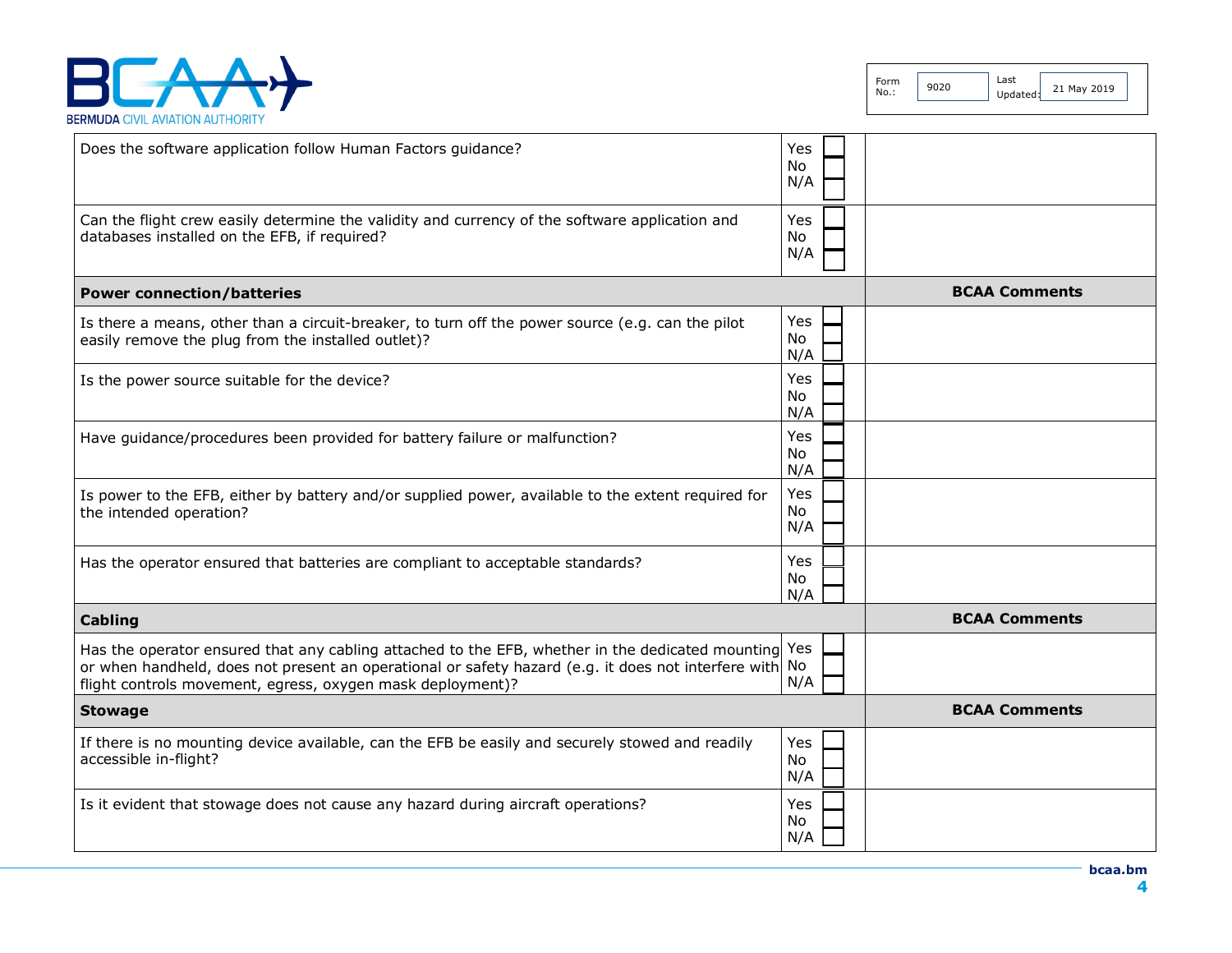

| Viewable stowage                                                                                                                                                                                                                                                                                                    |                  | <b>BCAA Comments</b> |
|---------------------------------------------------------------------------------------------------------------------------------------------------------------------------------------------------------------------------------------------------------------------------------------------------------------------|------------------|----------------------|
| Has the operator documented the location of its viewable stowage?                                                                                                                                                                                                                                                   | Yes<br>No<br>N/A |                      |
| Has the operator ensured that the stowage characteristics remain within acceptable limits for the<br>proposed operations?                                                                                                                                                                                           | Yes<br>No<br>N/A |                      |
| Has the operator demonstrated that if the EFB moves or is separated from its stowage, or if the<br>viewable stowage is unsecured from the aircraft (as a result of turbulence, manoeuvring, or other<br>action), it will not interfere with flight controls, damage flight-deck equipment or injure flight<br>crew? | Yes<br>No<br>N/A |                      |

| <b>PART 4</b>                                                                                                                      |                   |                      |
|------------------------------------------------------------------------------------------------------------------------------------|-------------------|----------------------|
| <b>MANAGEMENT</b>                                                                                                                  |                   |                      |
| <b>EFB Management</b>                                                                                                              |                   | <b>BCAA Comments</b> |
| Is there an EFB management system in place?                                                                                        | Yes<br>No.<br>N/A |                      |
| Does one person possess an overview of the complete EFB system and responsibilities within the<br>operator's management structure? | Yes<br>No.<br>N/A |                      |
| Are the authorities and responsibilities clearly defined within the EFB management system?                                         | Yes<br>No<br>N/A  |                      |
| Are there adequate resources assigned for managing the EFB?                                                                        | Yes<br>No<br>N/A  |                      |
| Are third party (e.g. software vendor) responsibilities clearly defined?                                                           | Yes<br>No<br>N/A  |                      |
| <b>Crew procedures</b>                                                                                                             |                   | <b>BCAA Comments</b> |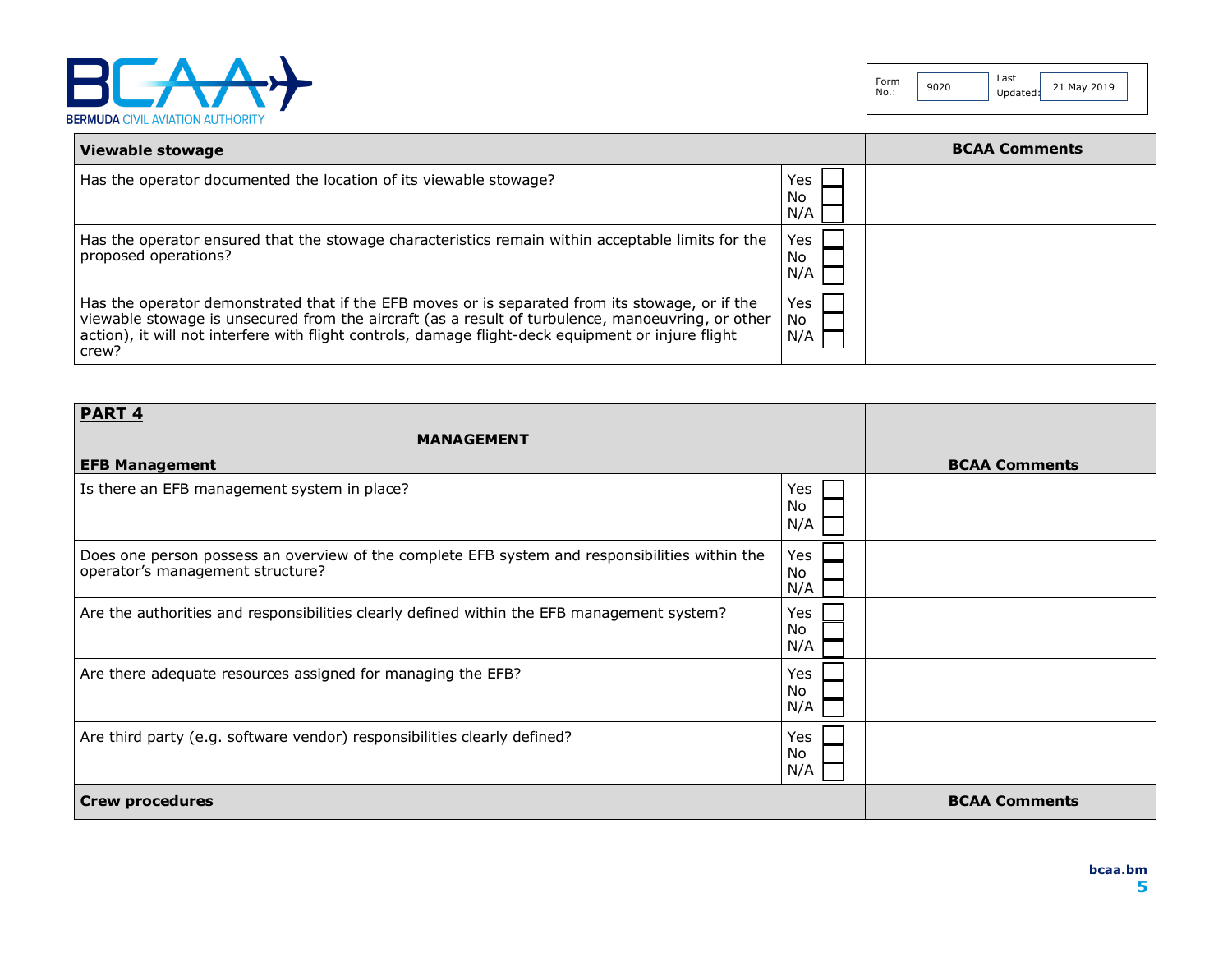

| <b>EFB Risk Assessment</b>                                                                                                                                                                 |                         | <b>BCAA Comments</b> |
|--------------------------------------------------------------------------------------------------------------------------------------------------------------------------------------------|-------------------------|----------------------|
| Are there procedures in place to inform maintenance and flight crews about a fault or failure of the<br>EFB, including actions to isolate it until corrective action is taken?             | Yes<br><b>No</b><br>N/A |                      |
| Have crew operating procedures been designed to mitigate and/or control additional workload<br>created by using an EFB?                                                                    | Yes<br>No<br>N/A        |                      |
| Is there a reporting system for system failures?                                                                                                                                           | Yes<br><b>No</b><br>N/A |                      |
| Are there procedures in place to prevent the use of erroneous information by flight crews?                                                                                                 | Yes<br>No.<br>N/A       |                      |
| Are there procedures that specify what actions to take if the software applications or databases<br>loaded on the EFB are out of date?                                                     | Yes<br>No.<br>N/A       |                      |
| Are there procedures when information provided by an EFB does not agree with that from other<br>flight-deck sources or, if more than one EFB is used, when one EFB disagrees with another? | Yes<br><b>No</b><br>N/A |                      |
| If an EFB generates information similar to that generated by existing flight-deck systems, do<br>procedures identify which information will be primary?                                    | Yes<br>No.<br>N/A       |                      |
| Are there suitable crew cross-checks for verifying safety-critical data (e.g. performance, mass and<br>balance (M&B) calculations)?                                                        | Yes<br><b>No</b><br>N/A |                      |
| Have crew procedures for EFB operation been integrated within the existing operations manual?                                                                                              | Yes<br>No<br>N/A        |                      |
| Are the requirements for EFB availability in the operations manual and/or as part of the minimum<br>equipment list (MEL)?                                                                  | Yes<br>No.<br>N/A       |                      |
| Is there a clear description of the system, its operational philosophy and operational limitations?                                                                                        | Yes<br>No.<br>N/A       |                      |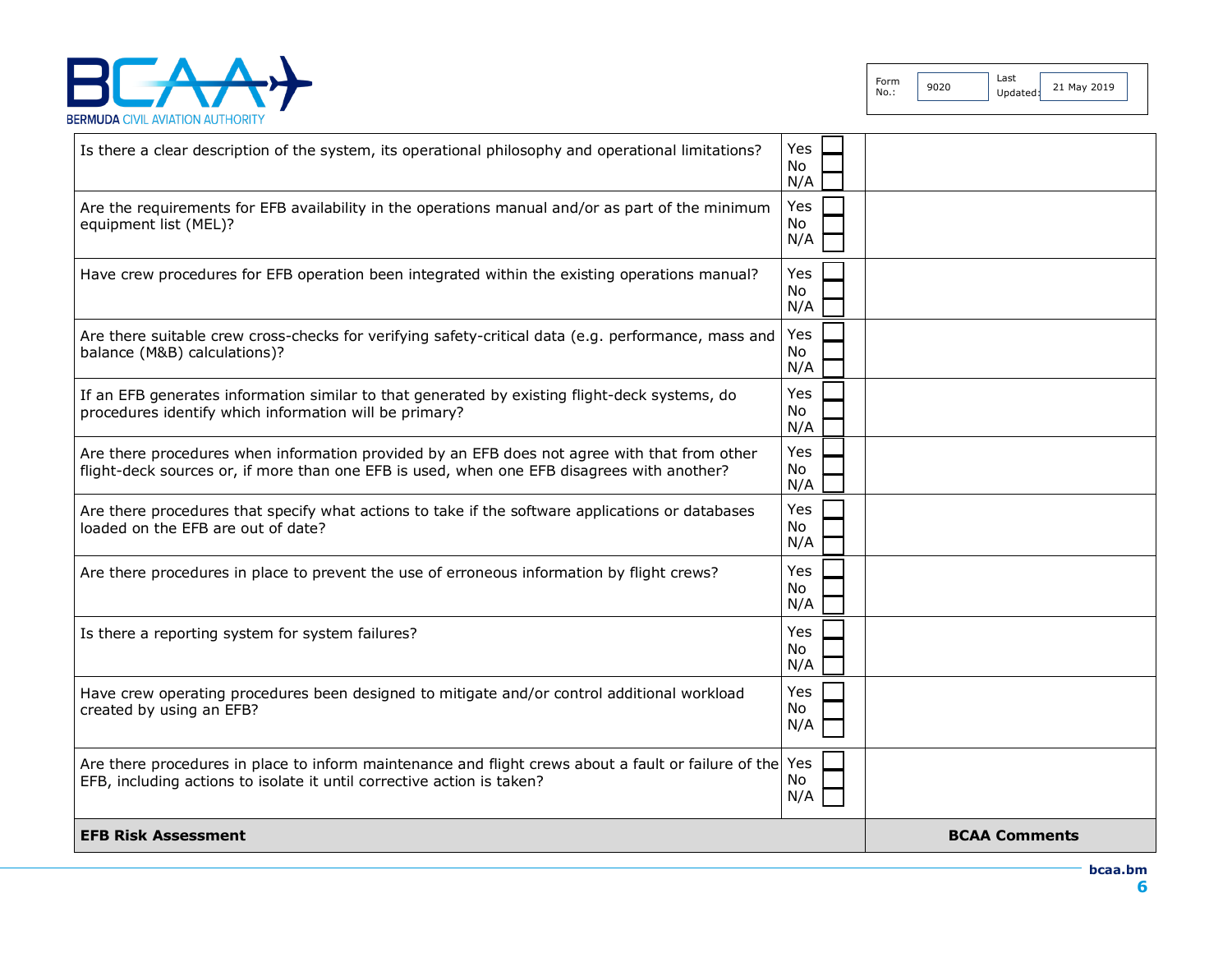

Form Form 9020 Last

Updated:  $21$  May 2019

| Has an EFB risk assessment been performed?                                                                                 | Yes<br>No<br>N/A        |                      |
|----------------------------------------------------------------------------------------------------------------------------|-------------------------|----------------------|
| Are there procedures/guidance for loss of data and identification of corrupt/erroneous outputs?                            | Yes<br>No<br>N/A        |                      |
| Are there contingency procedures for total or partial EFB failure?                                                         | Yes<br>No<br>N/A        |                      |
| Is there a procedure in the event of a dual EFB failure (e.g. use of a paper checklist or a third<br>EFB)?                 | Yes<br>No<br>N/A        |                      |
| Have the EFB dispatch requirements (e.g. minimum number of EFBs on board) been incorporated<br>into the operations manual? | Yes<br>No<br>N/A        |                      |
| Have MEL or procedures in case of EFB failure been considered and published?                                               | Yes<br>No<br>N/A        |                      |
| <b>Training</b>                                                                                                            |                         | <b>BCAA Comments</b> |
| Is the training material appropriate with respect to the EFB equipment and published procedures?                           | Yes<br>No<br>N/A        |                      |
| Does the training cover the list of items in Chapter $4$ - Flight crew training?                                           | Yes<br>No<br>N/A        |                      |
| <b>Hardware Management Procedures</b>                                                                                      |                         | <b>BCAA Comments</b> |
| Are there documented procedures for the control of EFB hardware configuration?                                             | Yes<br><b>No</b><br>N/A |                      |